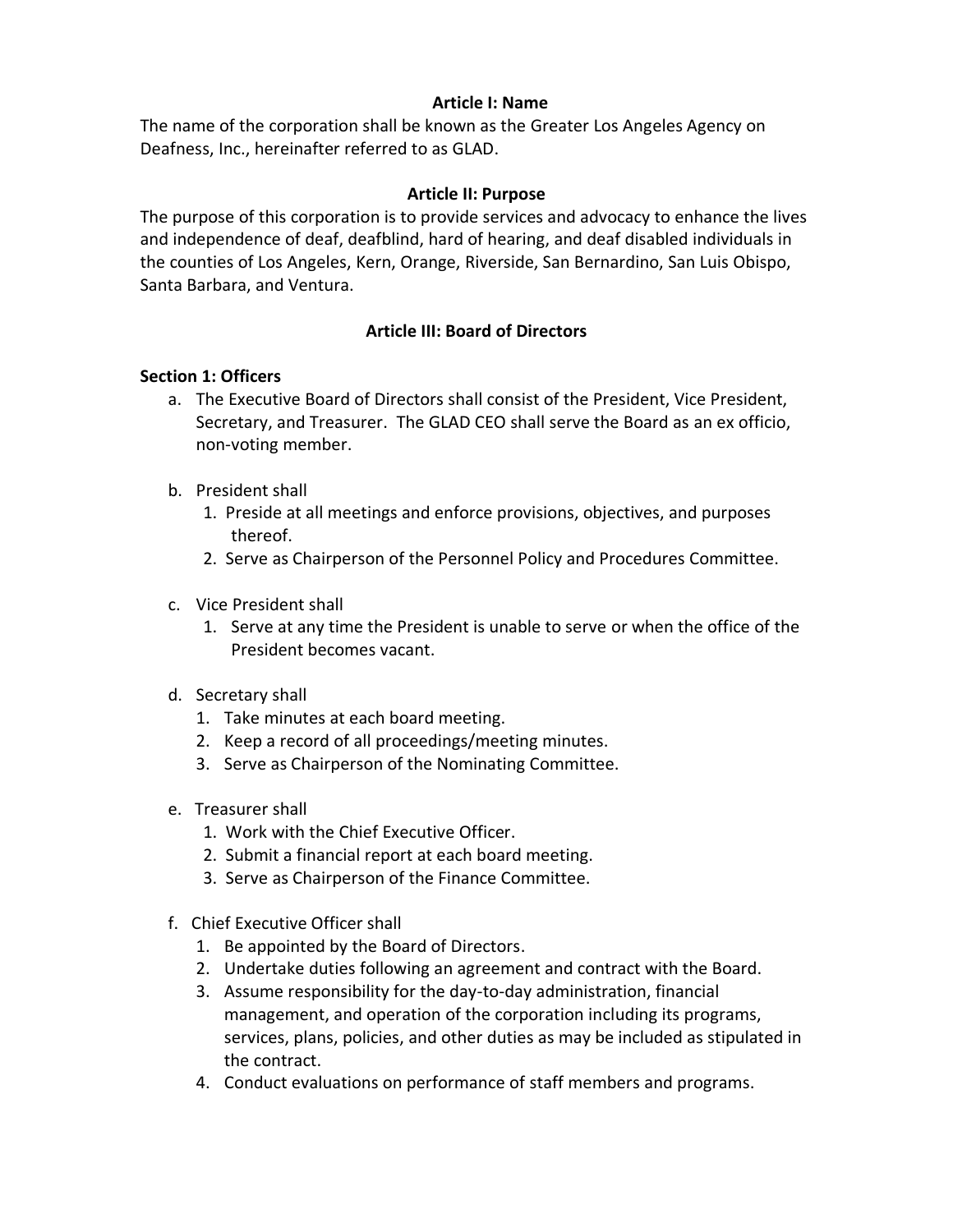# **Section 2: General Powers**

- a. The Board shall have control of and be responsible for the management of affairs and property of GLAD.
- b. Majority of the Board shall be deaf or hard of hearing.
- c. The Board shall make annual monetary contribution.
- d. The Board shall take part in every function/event that GLAD hosts.

### **Section 3: Terms and Eligibility**

The Board shall consist of the President, Vice President, Secretary, Treasurer, a representative from each subsidiary, Members-at-Large, and the Chief Executive Officer.

- a. All members of the Board shall immediately enter upon the performance of their duties and shall continue in office until their successors are elected.
- b. Each officer of the Board shall serve no more than four consecutive two-year terms. Each appointed member of the Board and each representative from their subsidiary shall serve no more than three (3) consecutive three-year terms.
- c. After completing one year of serving on the board, the member shall qualify for any executive position.

### **Section 4: Removal**

A member of the Board who misses three (3) unexcused meetings within the calendar year shall be removed from office.

### **Section 5: Resignation**

Resignation shall be submitted in writing to the President or Secretary.

### **Section 6: Vacancies**

When a vacancy occurs, the position shall be filled for the remainder of the term with approval of the Board.

### **Article IV: Meetings**

### **Section 1: Regular Meetings**

Meetings shall be held every two months with notice sent no less than seven (7) days in advance.

### **Section 2: Special Meetings**

President shall call special meetings.

### **Section 3: Quorum**

The majority of the Board is required to constitute a quorum.

#### **Section 4: Parliamentary Authority**

The current edition of Robert's Rules of Order Newly Revised shall be the parliamentary authority.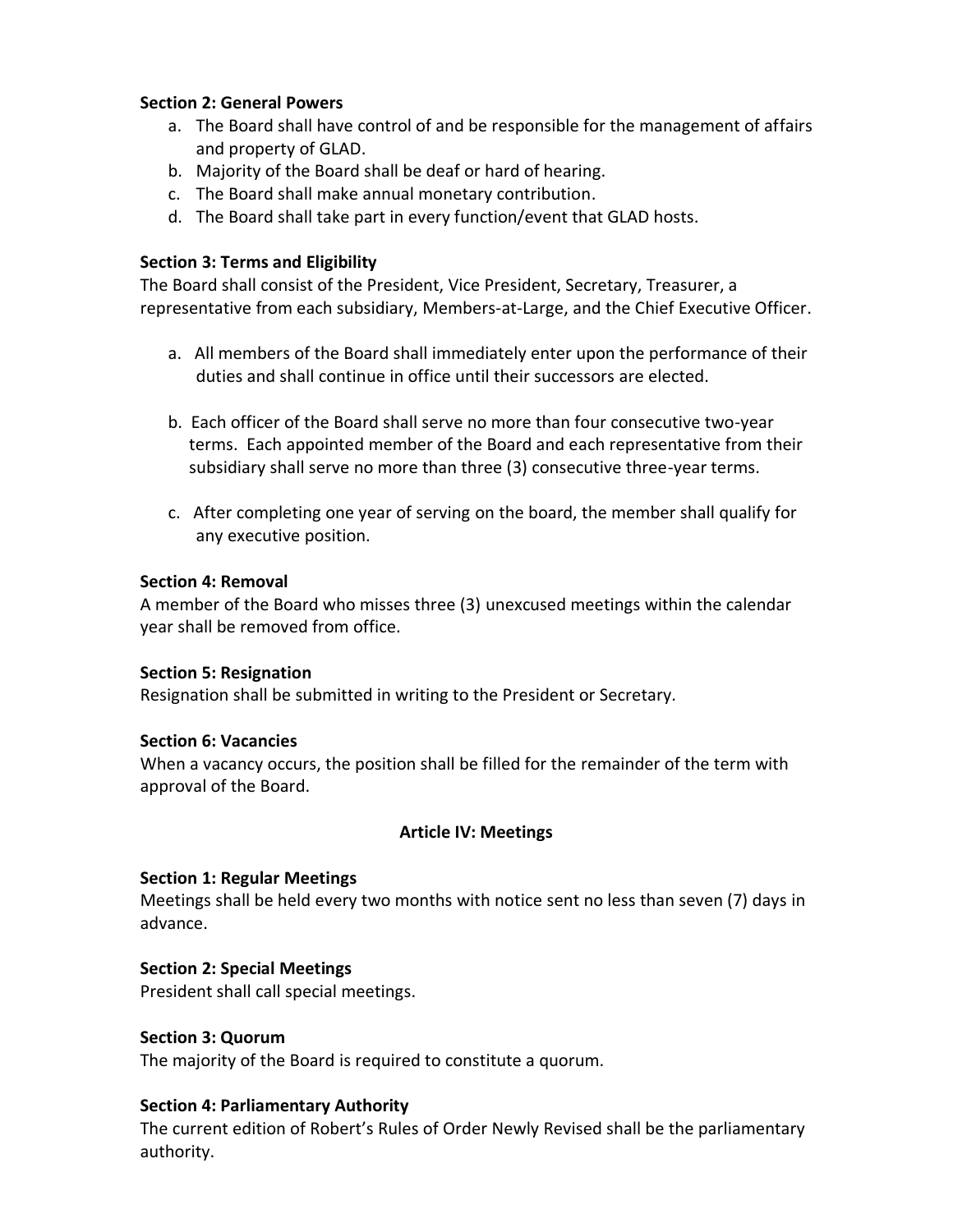# **Article V: Committees**

**Section 1:** The Finance Committee shall be responsible for developing fiscal procedures, fundraising plans, and the annual budget including expenditures and revenues.

**Section 2:** The Governance Committee shall propose amendments to the bylaws, in writing, to the Board. A two-thirds (2/3) vote shall be required to ratify each proposed amendment by the Board.

**Section 3:** The Nominating Committee shall recommend members for the Board.

**Section 4:** Personnel Policy and Procedures Committee with Executive Board shall ensure that policies and procedures are implemented and in compliance.

**Section 5:** The Board shall create committees/programs as needed.

# **Article VI: Subsidiaries**

Under the authorization and support of the GLAD Board of Directors, GLAD has established the following subsidiaries: Tri-County GLAD, Orange County Deaf Equal Access Foundation, Center on Deafness-Inland Empire, and LIFESIGNS, Inc. Each subsidiary shall be subject to and adhere to the governance structure and provisions, fiscal policy, and operating procedures and regulations governing the Greater Los Angeles Agency on Deafness, Inc.

# **Article VII: Indemnification**

The corporation shall indemnify any Board or staff member of GLAD against expenses incurred by a person in connection with the defense of any civil action, suit, or proceeding in which the person is made a party by reason of being or having been Board member or staff member and is found to be not liable. Such indemnification shall not be deemed exclusive of any other rights in which the Board member or staff member may be entitled under any bylaw, agreement, vote of the Board, or otherwise.

# **Article VIII: Conflict of Interest and Code of Ethics**

No member with a personal or financial interest of a material nature in the corporation's affairs shall serve on the Board.

All members of the Board shall comply with the Code of Ethics as established by the Board. Violation of the Code of Ethics shall be grounds for removal.

In fulfilling their duties, members of the Board shall:

- 1) Carry out their responsibilities in the best interest of GLAD.
- 2) Ensure that all staff members, agency clients and fellow Board members are not subject to discrimination or harassment of any kind